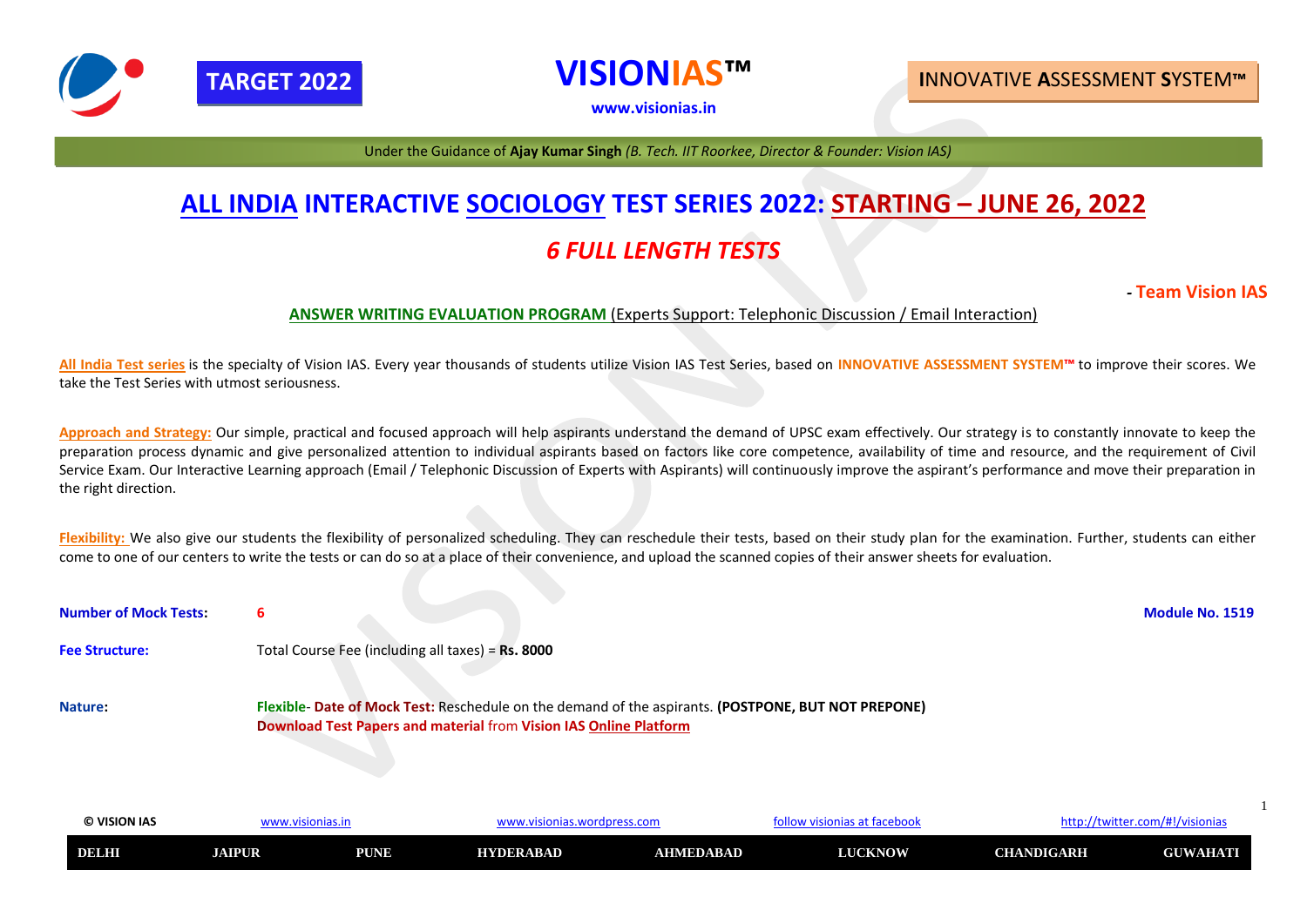| © VISION IAS | www.visionias.in |             | visionias.wordpress.com./ |                  | visionias at facebook! י<br>ollo |                   | http://twitter.com/#!/visionias |  |
|--------------|------------------|-------------|---------------------------|------------------|----------------------------------|-------------------|---------------------------------|--|
| <b>DELHI</b> | <b>AIPUR</b>     | <b>PUNE</b> | <b>HYDERABAD</b>          | <b>AHMEDABAD</b> | <b>LUCKNOW</b>                   | <b>CHANDIGARH</b> | <b>GUWAHATI</b>                 |  |

# **OFFLINE / ONLINE (Personalized Scheduling)**

#### **Note:**

**1. Aspirants can reschedule the test date based on their plan.** 

- **(POSTPONE, BUT NOT PREPONE)**
- **2. Offline Tests (Flexible): Every day of the week, 10 AM & 2 PM (THURSDAY CLOSED)**
- **3. Test Centers**:

**Dr. Mukherjee Nagar:** Plot No. 857, 1<sup>st</sup> Floor, Banda Bahadur Marg (Opposite Punjab and Sind Bank), Dr Mukherjee Nagar, Delhi-110009 **Rajinder Nagar:** 16-B, 2nd Floor, Above National Trust Building, Bada Bazar Marg, Old Rajinder Nagar Delhi-110060 **Jaipur:** 119, Ground Floor, Apex Mall, Lal Kothi, Tonk Road, Jaipur **Hyderabad:** 1-10-140/A, 3rd Floor, Rajamani Chambers, St. No. 8, Ashok Nagar, Hyderabad, Telangana-500020 **Pune:** Office No. 403, Eiffel Squire, Near Shakti Sports, Tilak Road, Pune-411030 Bengaluru: 1/19, 1<sup>st</sup> floor, Nanjaiah Complex, 1<sup>st</sup> Main Club Road, Vijayanagar (Landmark: Opposite Vijayanagar Club), Bengaluru-560040 **Ahmedabad:** 101, First Floor, Addor Ambition, Near Navkar Institute, Navrang School Circle, Navrangpura, Ahmedabad-380009 Lucknow: B-22, 1<sup>st</sup> Floor, Sector K, Opposite Batichokha Restaurant, Aliganj, Lucknow, UP-226024

Chandigarh: 1<sup>st</sup> Floor, Dainik Bhaskar Building, 11-12, Sector 25D, Chandigarh – 160024 Guwahati: 6<sup>th</sup> Floor, 602, Amaze Shopping Mall, AT Road, Opp. Pan Bazar Flyover, Guwahati (Above Vishal Mega Mart), Assam - 781001

- Login id & Password for performance analysis of aspirants **(Innovative Assessment System)**
- **Consolidated Question Paper-cum-Answer booklet (6 Mock Tests: PDF Files).**
- Evaluated Answer Booklet by experts with proper feedback, comments & guidance.
- Answer format (Synopsis) of Mock Test paper.
- Analysis of Mock Test papers based on difficulty level & nature of questions.
- Supplementary material

- Online/distance learning students can download Question cum answer booklet and approach-answer**analysis of mock test papers from Vision IAS online Platform.**
- **Question cum answer booklet, approach - answer – analysis of mock test papers will NOT be dispatched.**
- **Supplementary material/Reference material/Support material will be provided in PDF format only and will not be dispatched.**
- *Information related test discussions will be notified on the home page of student's online platform.*

### **What you will get:**

- Vision IAS material is for the individual only. In case a student is found involved in any violation of copyrights of Vision IAS material, the admission to the test series will be cancelled.
- *The student needs to provide UPSC roll no. and other details to [registration@visionias.in](mailto:registration@visionias.in)*
- *We have no facility of fee payment in cash.*
- *Fee once paid in non-refundable and non-transferable in all circumstances.*
- *VISION IAS reserves all rights related to admission.*
- *VISION IAS reserves all rights to make any changes in test series schedule/test writing days and timing etc., if need so arises.*
- *Vision IAS test centers will be CLOSED on THURSDAYS for test writing.*

### **INNOVATIVE ASSESSMENT SYSTEM:**

Static & dynamic Potential of Mock test papers (Scoring Potential), Macro & Micro performance Analysis of aspirants, Section wise analysis, Difficulty Analysis, All India Rank, comparison with toppers, Geographical Analysis, Integrated Score Card, Analysis of Mock Test papers based on difficulty level & nature of questions etc.

## **(\*)**

#### **DISCLAIMER**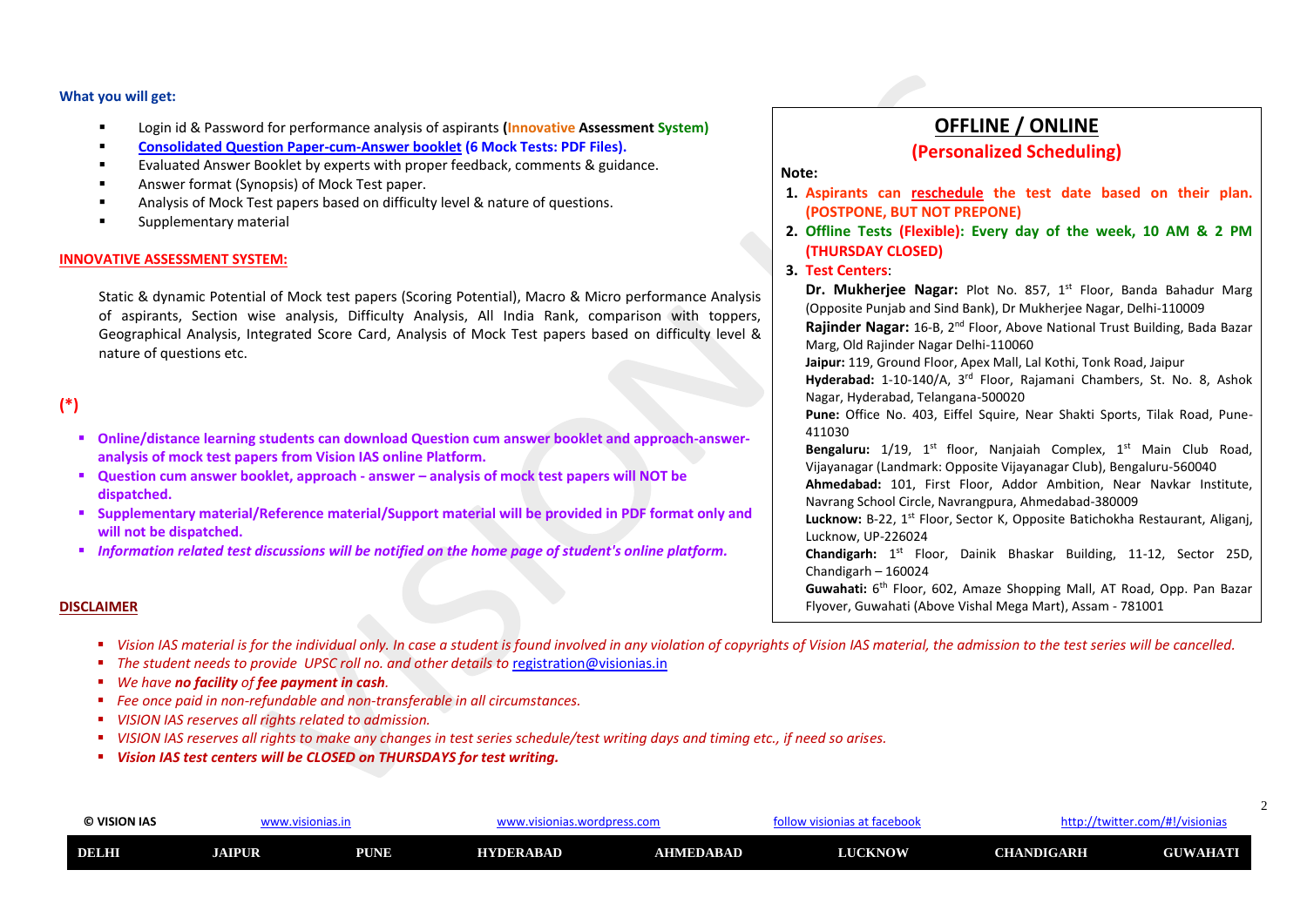3

| © VISION IAS | vw.visionias.in |             | visionias.wordpress.com.v |           | isionias at facebool<br><b>ACD://P</b> |                   | /twitter.com/#!/visionias |
|--------------|-----------------|-------------|---------------------------|-----------|----------------------------------------|-------------------|---------------------------|
| <b>DELHI</b> | <b>JAIPUR</b>   | <b>PUNE</b> | <b>HYDERABAD</b>          | AHMEDABAD | <b>LUCKNOW</b>                         | <b>CHANDIGARH</b> | <b>GUWAHATI</b><br>JU     |

### **SCHEDULE, CONTENT & REFERENCE**

| <b>TEST</b><br>No. | <b>Date</b>   | <b>Topics covered</b>                                             |
|--------------------|---------------|-------------------------------------------------------------------|
| Test 1             | <b>JUNE</b>   | <b>Complete Syllabus of Sociology 1 (Full Length Test)</b>        |
| [2215]             | 26, 2022      |                                                                   |
| Test 2             | <b>JULY</b>   |                                                                   |
| [2216]             | 6, 2022       | <b>Complete syllabus of Sociology Paper II (Full Length Test)</b> |
| Test 3             | <b>JULY</b>   |                                                                   |
| [2097]             | 16, 2022      | <b>Complete Syllabus of Sociology 1 (Full Length Test)</b>        |
| Test 4             | <b>JULY</b>   |                                                                   |
| [2098]             | 26, 2022      | <b>Complete syllabus of Sociology Paper II (Full Length Test)</b> |
| Test 5             | <b>AUGUST</b> |                                                                   |
| [2099]             | 7, 2022       | <b>Complete Syllabus of Sociology 1 (Full Length Test)</b>        |
| Test 6             | <b>AUGUST</b> |                                                                   |
| [2100]             | 20, 2022      | <b>Complete syllabus of Sociology Paper II (Full Length Test)</b> |

FOCUS: Answer writing skill development, Structure & presentation of answer, How to present facts, information & knowledge in the answer, Understanding actual requirement (key words, Context & Content) of the UPSC in the different types of questions and how the questions should be attempted for good score (strategy & approach), Understanding your current preparedness & required action plans and framing your mind towards actual pattern, toughness and timing of the actual UPSC Examination.

PHILOSOPHY: The pattern of UPSC Mains exam is very dynamic and unpredictable. Therefore Mock Test papers should be designed based on latest pattern of UPSC.

**UPSC CRITERIA: Criteria for assessment of candidate performance in the written IAS exam as per UPSC instruction:**  *"The main Examination is intended to assess the overall intellectual traits and depth of understanding of candidates rather than merely the range of their information and memory". -Union Public Service Commission (UPSC)*

**METHODOLOGY: Methodology for evaluation of Answer sheet:** Our expert will evaluate aspirant's answer sheet on following indicators using their experience in the field of UPSC.

|                                             | <b>EVALUATION INDICATORS</b>            |                             |          |
|---------------------------------------------|-----------------------------------------|-----------------------------|----------|
|                                             | 1. Contextual Competence                |                             |          |
|                                             | 2. Content Competence                   |                             |          |
|                                             | 3. Language Competence                  |                             |          |
|                                             | 4. Introduction Competence              |                             |          |
|                                             | 5. Structure - Presentations Competence |                             |          |
|                                             | 6. Conclusion Competence                |                             |          |
|                                             | <b>MARKS</b>                            |                             |          |
| <b>Score: Scale: 1-5:</b> $5 -$ Outstanding | $4$ – Excellent                         | $3 - Good$<br>$2 - Average$ | 1 - Poor |

■ Total Marks in the question has been given on proper consideration of weightage of every evaluation indicators based on nature of the questions and UPSC experience of the expert.

■ The score of every indicator for any question will highlight candidate's competence performance (for understanding of the level of quality of the question and required action plans).